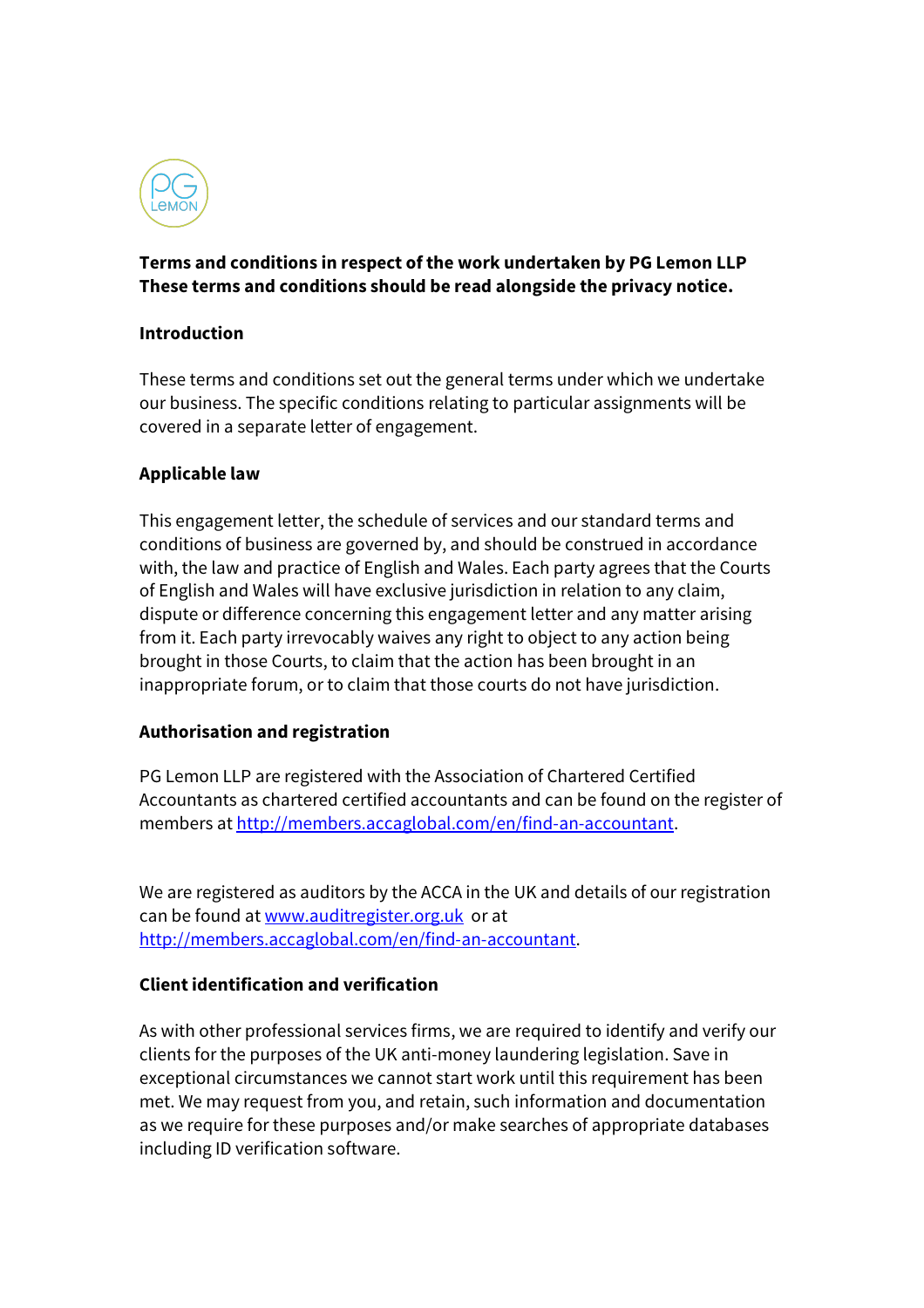## **Client monies**

We may, from time to time, hold money on your behalf. Such money will be held in trust in a client bank account, which is segregated from the firm's funds. The account will be operated, and all funds dealt with, in accordance with the Clients' Monies Rules of the Association of Chartered Certified Accountants. These rules can be found on the ACCA website at http://www.accaglobal.com/en.html.

We will return monies held on your behalf promptly as soon as there is no longer any reason to retain those funds. If any funds remain in our client account that are unclaimed and the client to which they relate has remained untraced for five years or we as a firm cease to practise, then we may pay those monies to a registered charity.

Fees paid by you in advance for professional work to be performed and clearly identifiable as such shall not be regarded as clients' monies.

## **Commissions and other benefits**

In some circumstances we may receive commissions and/or other benefits for introductions to other professionals or in respect of transactions which we arrange for you. Where this happens, we will notify you in writing of the amount and terms of payment and receipt of any such commissions or benefits. The fees you would otherwise pay will not be reduced by the amount of the commissions or benefits.

# **Confidentiality**

Communication between us is confidential. We shall take all reasonable steps not to disclose your information except where we are required to and as set out in our privacy notice. Unless we are authorised by you to disclose information on your behalf this undertaking will apply during and after this engagement.

We may, on occasions, subcontract work on your affairs to other tax or accounting professionals. The subcontractors will be bound by our client confidentiality and security terms.

#### **Conflicts of interest**

If there is a conflict of interest in our relationship with you or in our relationship with you and another client that is capable of being addressed successfully by the adoption of suitable safeguards to protect your interests, then we will adopt those safeguards.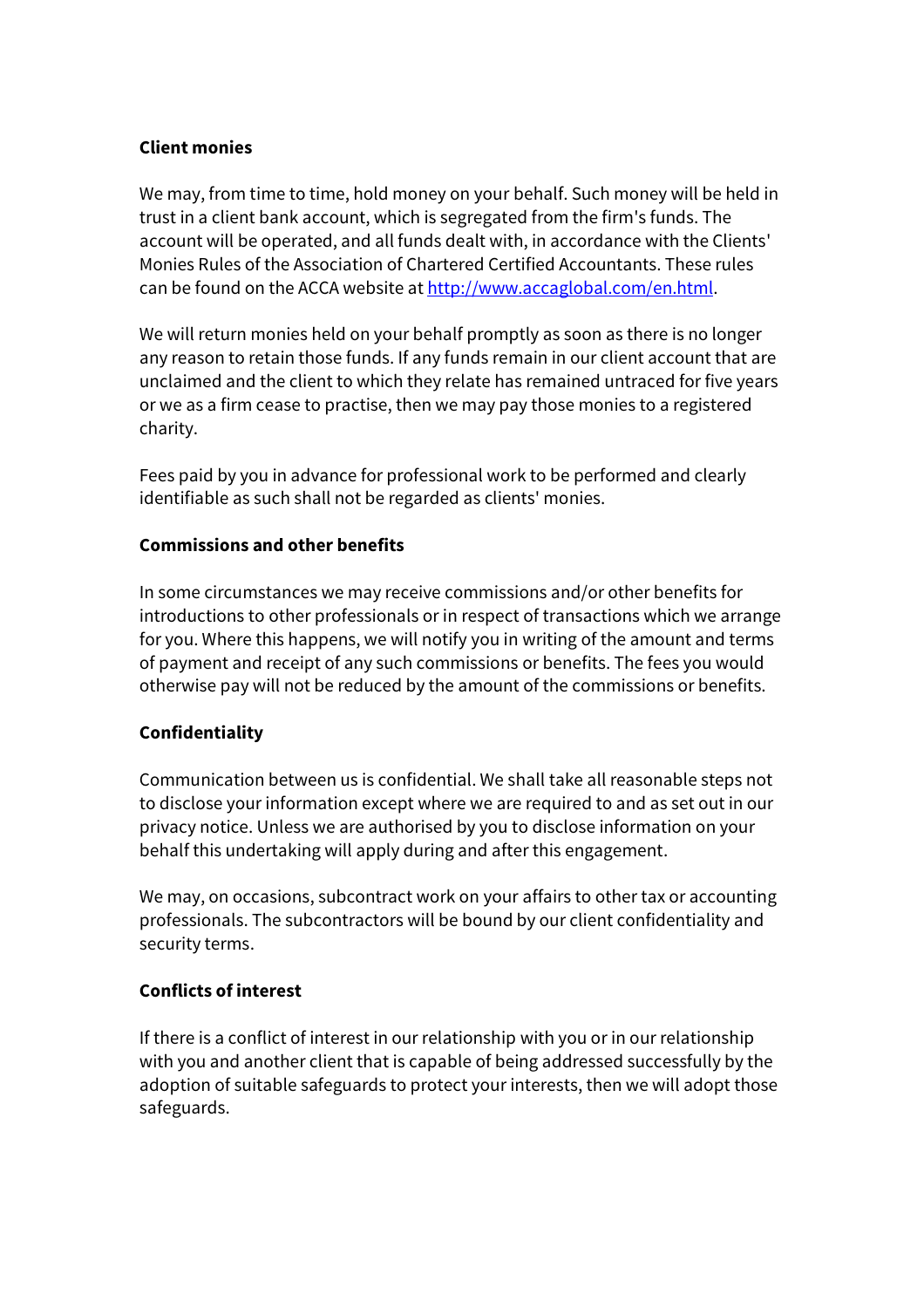Where conflicts are identified that cannot be managed in a way that protects your interests then we regret that we will be unable to provide further services. If this arises, we will inform you promptly. We reserve the right to act for other clients whose interests are not the same as or are adverse to yours, subject, of course, to the obligations of confidentiality referred to above.

## **Consumer credit**

The firm is not authorised by the Financial Conduct Authority (FCA) for non-credit related activities. We fall within the ACCA DPB regime (FSMA 2000 Part 20) for incidental Consumer Credit services that we provide to you as part of your professional accounting and tax services.

#### **Data Protection**

We confirm that we will comply with the provisions of the General Data Protection Regulation (GDPR) when processing personal data about you

Processing means:

- obtaining, recording or holding personal data; or
- carrying out any operation or set of operations on personal data, including collecting and storage, organising, adapting, altering, using, disclosure (by any means) or removing (by any means) from the records manual and digital.

The information we obtain, process, use and disclose will be necessary for:

- the performance of the contract
- to comply with our legal and regulatory compliance and crime prevention
- contacting you with details of other services where you have consented to us doing so
- other legitimate interests relating to protection against potential claims and disciplinary action against us.

This includes, but is not limited to, purposes such as updating and enhancing our client records, analysis for management purposes and statutory returns.

In regard to our professional obligations We are a member firm of the Association of Chartered Certified Accountants (ACCA). Under the ethical and regulatory rules of ACCA I am required to allow access to client files and records for the purpose of maintaining our membership of this body.

Further details on the processing of data are contained in our privacy notice, which should be read alongside these terms and conditions.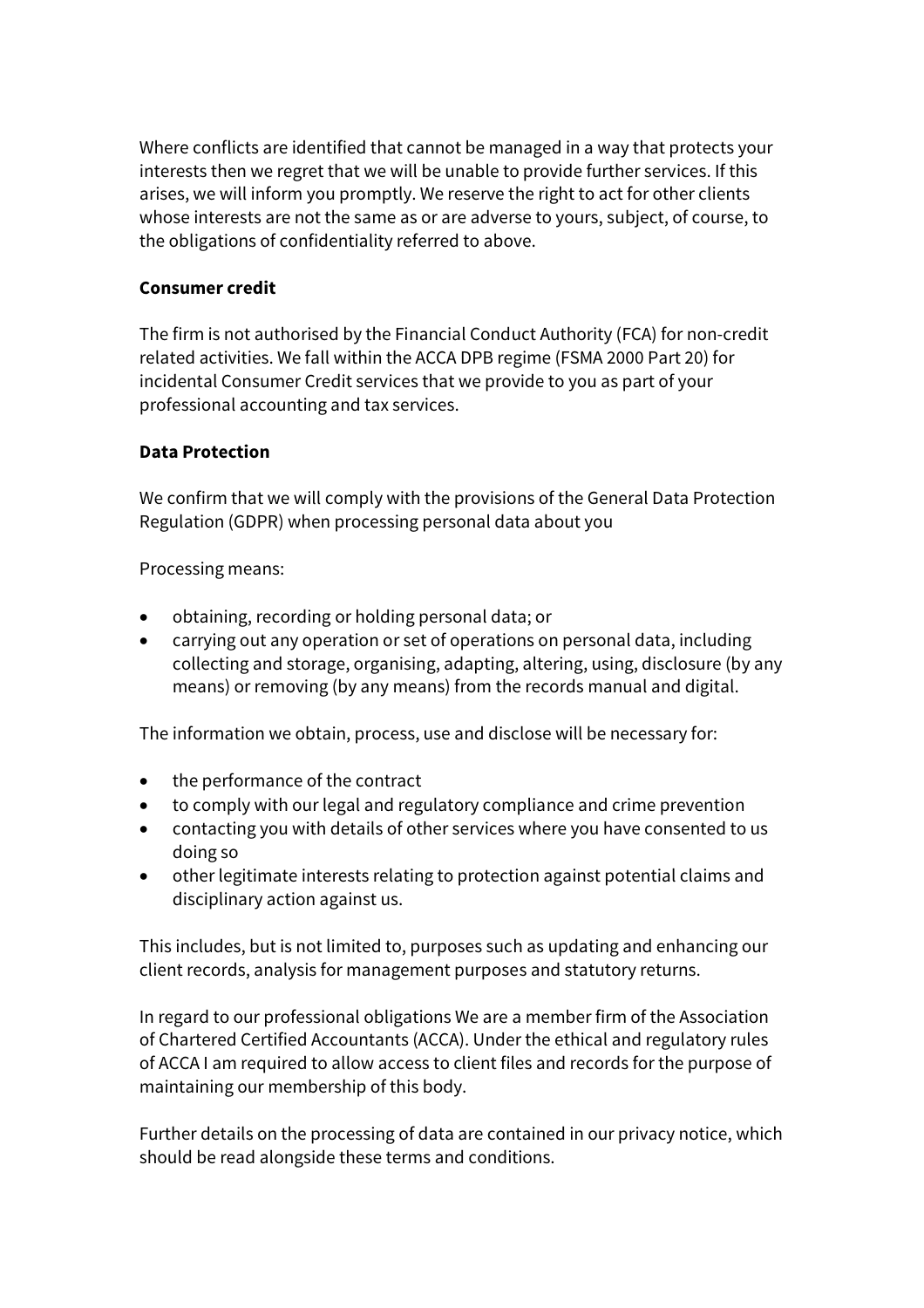### **Disengagement**

Should we resign or be requested to resign we will normally issue a disengagement letter to ensure that our respective responsibilities are clear.

Should we have no contact with you for a period of a month or more, we may issue to your last known address a disengagement letter and thereafter cease to act.

We reserve the right following termination for any reason to destroy any of your documents that we have not been able to return to you after a period of six months unless other laws or regulations require otherwise.

## **Electronic and other communication**

As instructed, we will communicate with you and with any third parties you instruct us to as set out in our covering letter and privacy notice via email or by other electronic means. The recipient is responsible for virus-checking emails and any attachments.

With electronic communication there is a risk of non-receipt, delayed receipt, inadvertent misdirection or interception by third parties. We use virus-scanning software to reduce the risk of viruses and similar damaging items being transmitted through emails or electronic storage devices. However, electronic communication is not totally secure, and we cannot be held responsible for damage or loss caused by viruses, nor for communications that are corrupted or altered after despatch. Nor can we accept any liability for problems or accidental errors relating to this means of communication, especially in relation to commercially sensitive material. These are risks you must accept in return for greater efficiency and lower costs. If you do not wish to accept these risks, please let us know and we will communicate by hard copy, other than where electronic submission is mandatory.

Any communication by us with you sent through the post or DX system is deemed to arrive at your postal address two working days after the day that the document was sent.

When accessing information held electronically by HMRC, we may have access to more information than we need and will only access records reasonably required to carry out the contract.

You are required to keep us up to date with accurate contact details at all times. This is important to ensure that communications and papers are not sent to the incorrect address.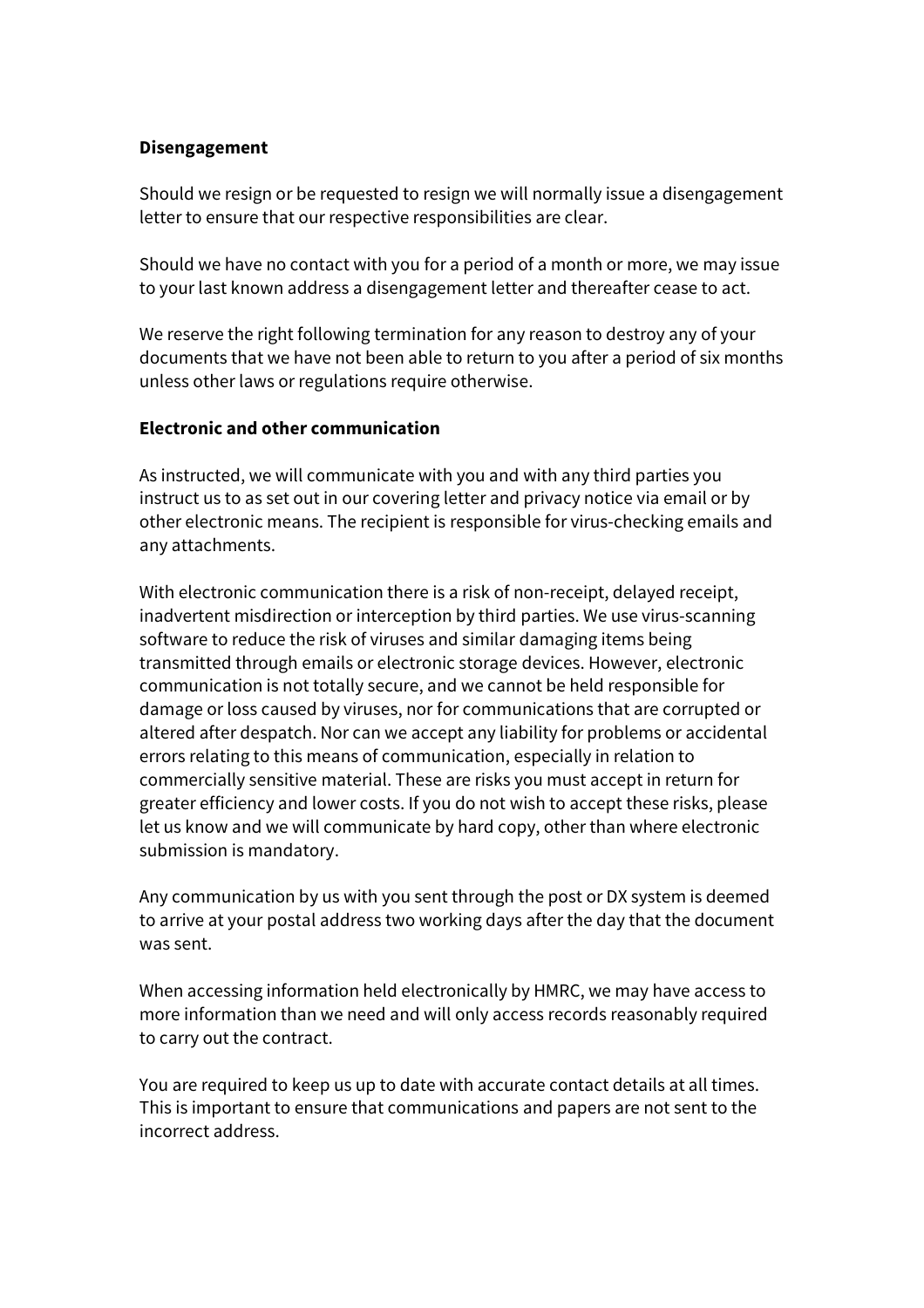#### **Fees and payment terms**

Our fees may depend not only upon the time spent on your affairs but also on the level of skill and responsibility, and the importance and value of the advice that we provide, as well as the level of risk.

If we provide you with an estimate of our fees for any specific work, then the estimate will not be contractually binding unless we explicitly state that that will be the case.

Where requested, we may indicate a fixed fee for the provision of specific services or an indicative range of fees for a particular assignment. It is not our practice to identify fixed fees for more than a year ahead as such fee quotes need to be reviewed in the light of events. If it becomes apparent to us, due to unforeseen circumstances, that a fee quote is inadequate, we reserve the right to notify you of a revised figure or range and to seek your agreement thereto.

In some cases, you may be entitled to assistance with your professional fees, particularly in relation to any investigation into your tax affairs by HMRC. Assistance may be provided through insurance policies you hold or via membership of a professional or trade body. Other than where such insurance was arranged through us, you will need to advise us of any such insurance cover that you have. You will remain liable for our fees regardless of whether all or part are liable to be paid by your insurers.

We will bill periodically, and our invoices are due for payment upon presentation. Our fees are exclusive of VAT, which will be added where it is chargeable. Any disbursements we incur on your behalf and expenses incurred in the course of carrying out our work for you will be added to our invoices where appropriate.

Unless otherwise agreed to the contrary, our fees do not include the costs of any third party, counsel or other professional fees.

You authorise us to settle our agreed fees from any money held on your behalf in the client account.

Where this contract exists between us and a purchaser acting in the course of a business we reserve the right to charge interest on late-paid invoices at the rate of 8% above the Bank of England base rate under the Late Payment of Commercial Debts (Interest) Act 1998. We also reserve the right to suspend our services or to cease to act for you on giving written notice if payment of any fees is unduly delayed. We intend to exercise these rights only where it is fair and reasonable to do so.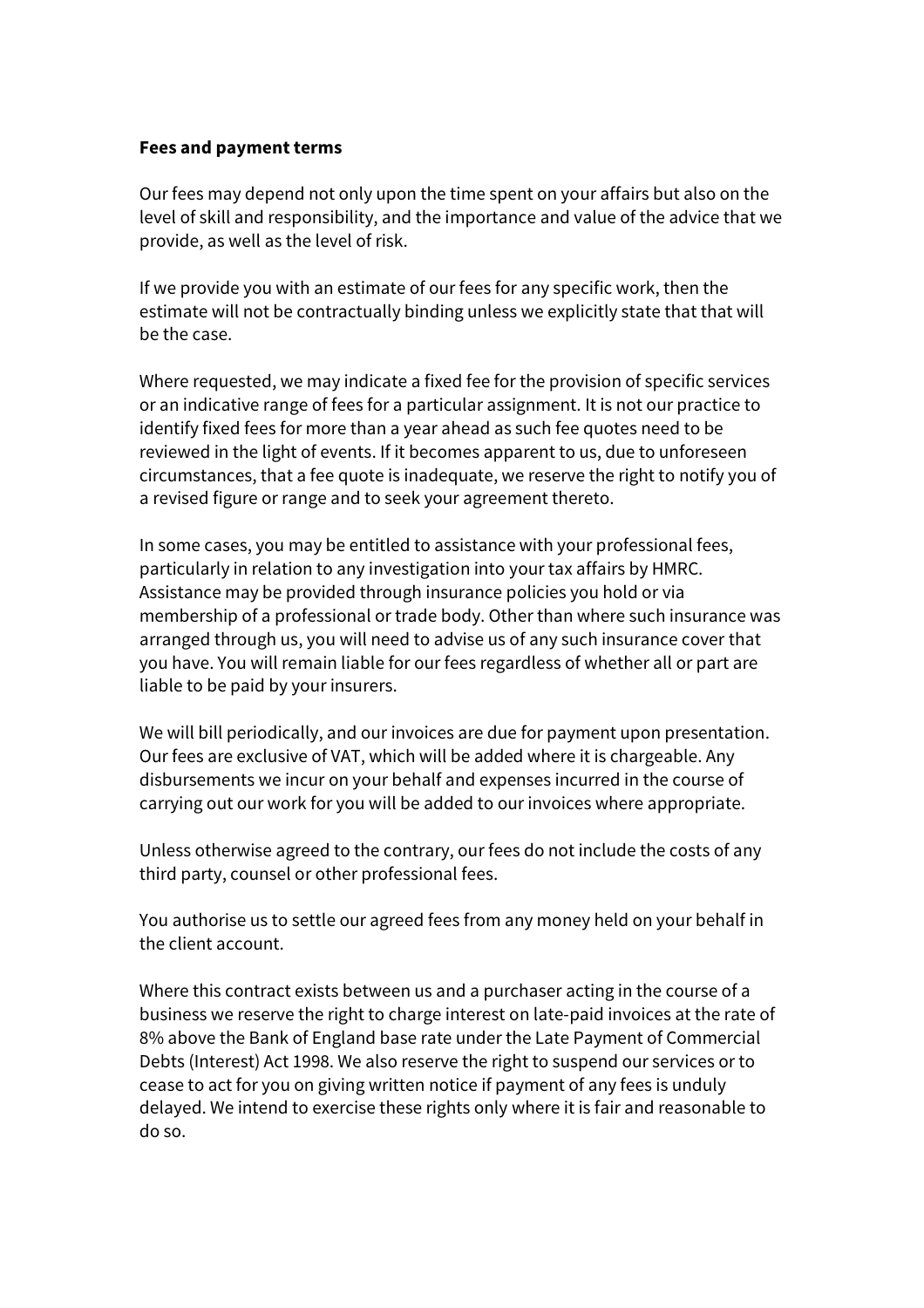If you do not accept that an invoiced fee is fair and reasonable you must notify us within 21 days of receipt, failing which you will be deemed to have accepted that payment is due.

On termination of the engagement you may appoint a new adviser. Where a new adviser requests professional clearance and handover information we reserve the right to charge you a reasonable fee for the provision of handover information.

#### **Implementation**

We will only assist with implementation of our advice if specifically instructed and agreed in writing.

#### **Intellectual property rights**

We will retain all copyright in any document prepared by us during the course of carrying out the engagement save where the law specifically provides otherwise.

#### **Interpretation**

If any provision of this engagement letter, schedules of services or standard terms and conditions is held to be void, then that provision will be deemed not to form part of this contract and the remainder of this agreement shall be interpreted as if such provision had never been inserted.

In the event of any conflict between these terms of business and the engagement letter or appendices, the relevant provision in the engagement letter or schedules will take precedence.

#### **Internal disputes**

If we become aware of a dispute between the parties who own or are in some way involved in the ownership and management of the business, it should be noted that our client is the business and we would not provide information or services to one party without the express knowledge and permission of all parties.

#### **Investment services**

If, during the provision of taxation services to you, you need advice on investments, we may have to refer you to someone who is authorised by the Financial Conduct Authority or the Prudential Regulation Authority. However, as we are licensed by the Association of Chartered Certified Accountants (ACCA), we may be able to provide certain investment services that are complementary to, or arise out of, the professional services we are providing to you.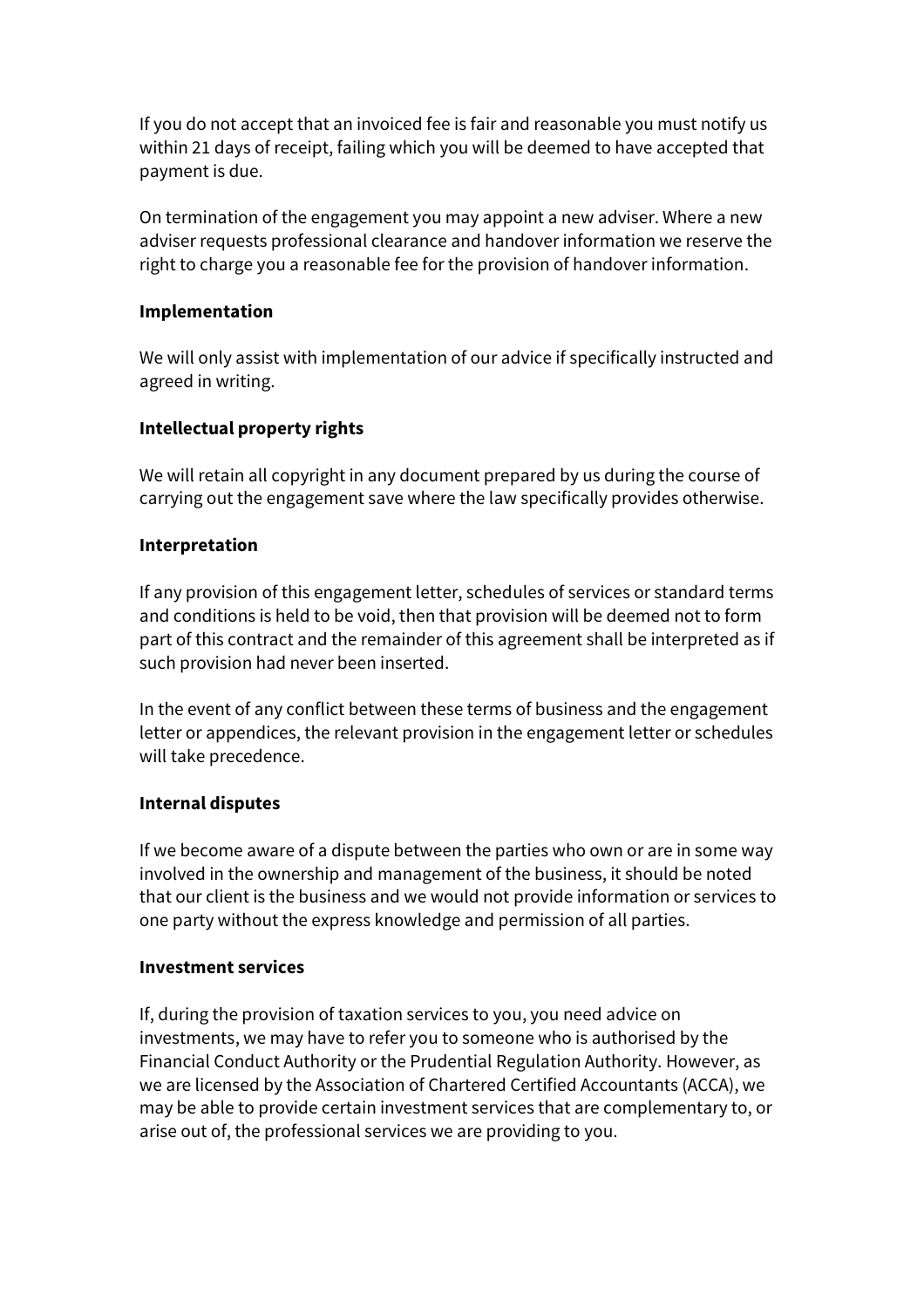#### **Lien**

In so far as permitted to do so by law or professional guidelines, we reserve the right to exercise a lien over all funds, documents and records in our possession relating to all engagements for you until all outstanding fees and disbursements are paid in full.

## **Limitation of liability**

We will provide our services with reasonable care and skill. Our liability to you is limited to losses, damages, costs and expenses directly caused by our negligence or wilful default.

#### Exclusion of liability for loss caused by others

We will not be liable if such losses, penalties, interest or additional tax liabilities are caused by the acts or omissions of any other person or due to the provision to us of incomplete, misleading or false information, or if they are caused by a failure to act on our advice or a failure to provide us with relevant information.

In particular, where we refer you to another firm whom you engage with directly, we accept no responsibility in relation to their work and will not be liable for any loss caused by them.

#### **Exclusion of liability in relation to circumstances beyond our control**

We will not be liable to you for any delay or failure to perform our obligations under this engagement letter if the delay or failure is caused by circumstances outside our reasonable control.

#### **Exclusion of liability relating to non-disclosure or misrepresentation**

We will not be responsible or liable for any loss, damage or expense incurred or sustained if information material to the service we are providing is withheld or concealed from us or misrepresented to us.

This exclusion shall not apply where such misrepresentation, withholding or concealment is or should (in carrying out the procedures that we have agreed to perform with reasonable care and skill) have been evident to us without further enquiry beyond that which it would have been reasonable for us to have carried out in the circumstances.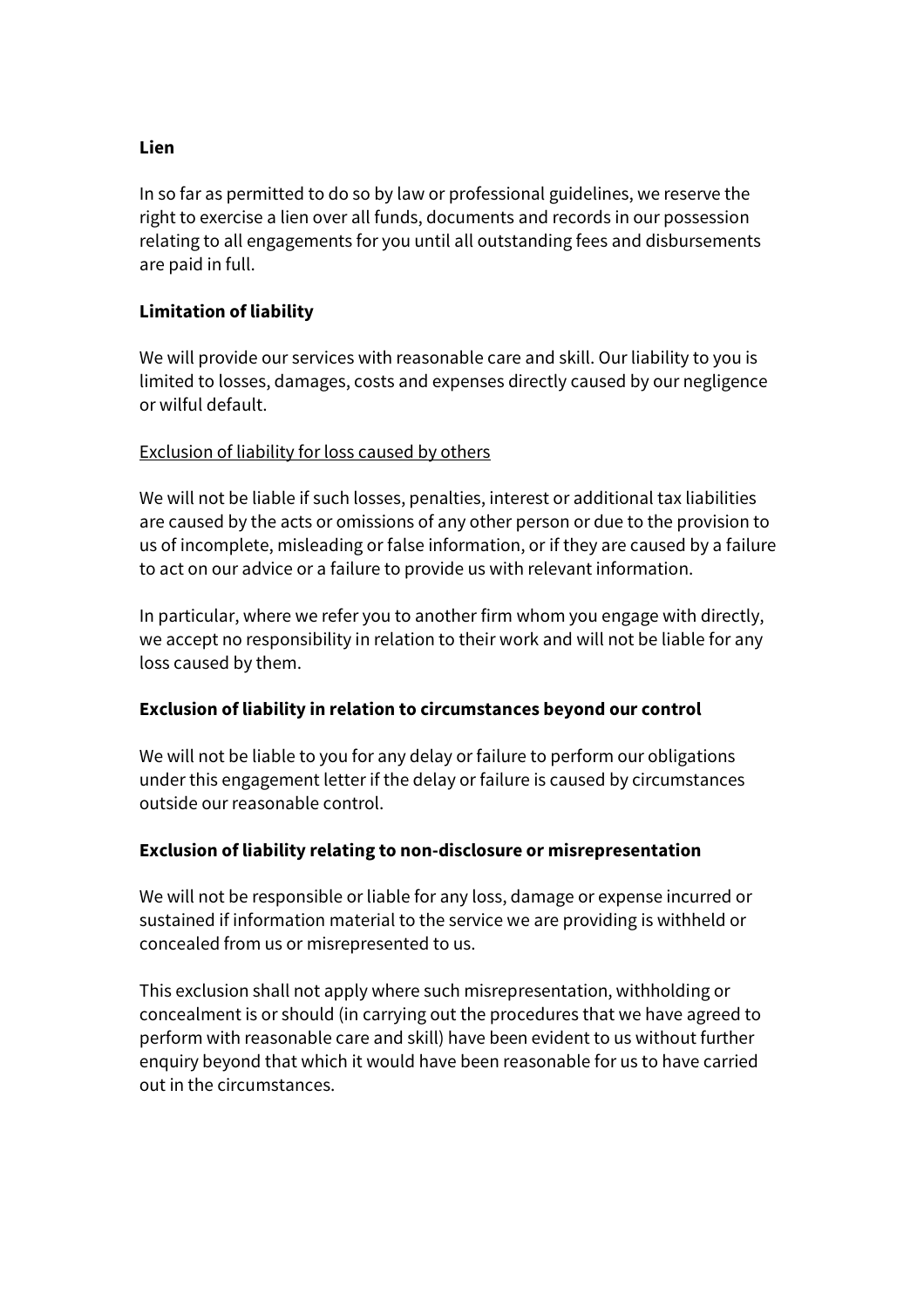### **Indemnity for unauthorised disclosure**

You agree to indemnify us and our agents in respect of any claim (including any claim for negligence) arising out of any unauthorised disclosure by you or by any person for whom you are responsible of our advice and opinions, whether in writing or otherwise. This indemnity will extend to the cost of defending any such claim, including payment at our usual rates for the time that we spend in defending it.

# **Limitation of aggregate liability**

Where the engagement letter specifies an aggregate limit of liability, then that sum shall be the maximum aggregate liability of this LLP, to all persons to whom the engagement letter is addressed and also any other person that we have agreed with you may rely on our work. By signing the engagement letter you agree that you have given proper consideration to this limit and accept that it is reasonable in all the circumstances. If you do not wish to accept it you should contact us to discuss it before signing the engagement letter.

You have agreed that you will not bring any claim of a kind that is included within the subject of the limit against any of our principals/partners/directors/members or employees; on a personal basis.

# **Limitation of Third Party Rights**

The advice and information we provide to you as part of our service is for your sole use and not for any third party to whom you may communicate it unless we have expressly agreed in the engagement letter that a specified third party may rely on our work. We accept no responsibility to third parties, including any group company to whom the engagement letter is not addressed, for any advice, information or material produced as part of our work for you which you make available to them. It may not be used or relied upon for any other purpose or by any other person other than you without our prior written consent. A party to this agreement is the only person who has the right under the Contracts (Rights of Third Parties) Act 1999 to enforce any of its terms.

If our advice is disclosed to any third party (with or without our consent), then we accept no responsibility or liability to that third party for any consequences that may arise to them, should they rely on the advice.

If it is proposed that any documents or statement which refer to our name are to be circulated to third parties, please consult us before they are issued.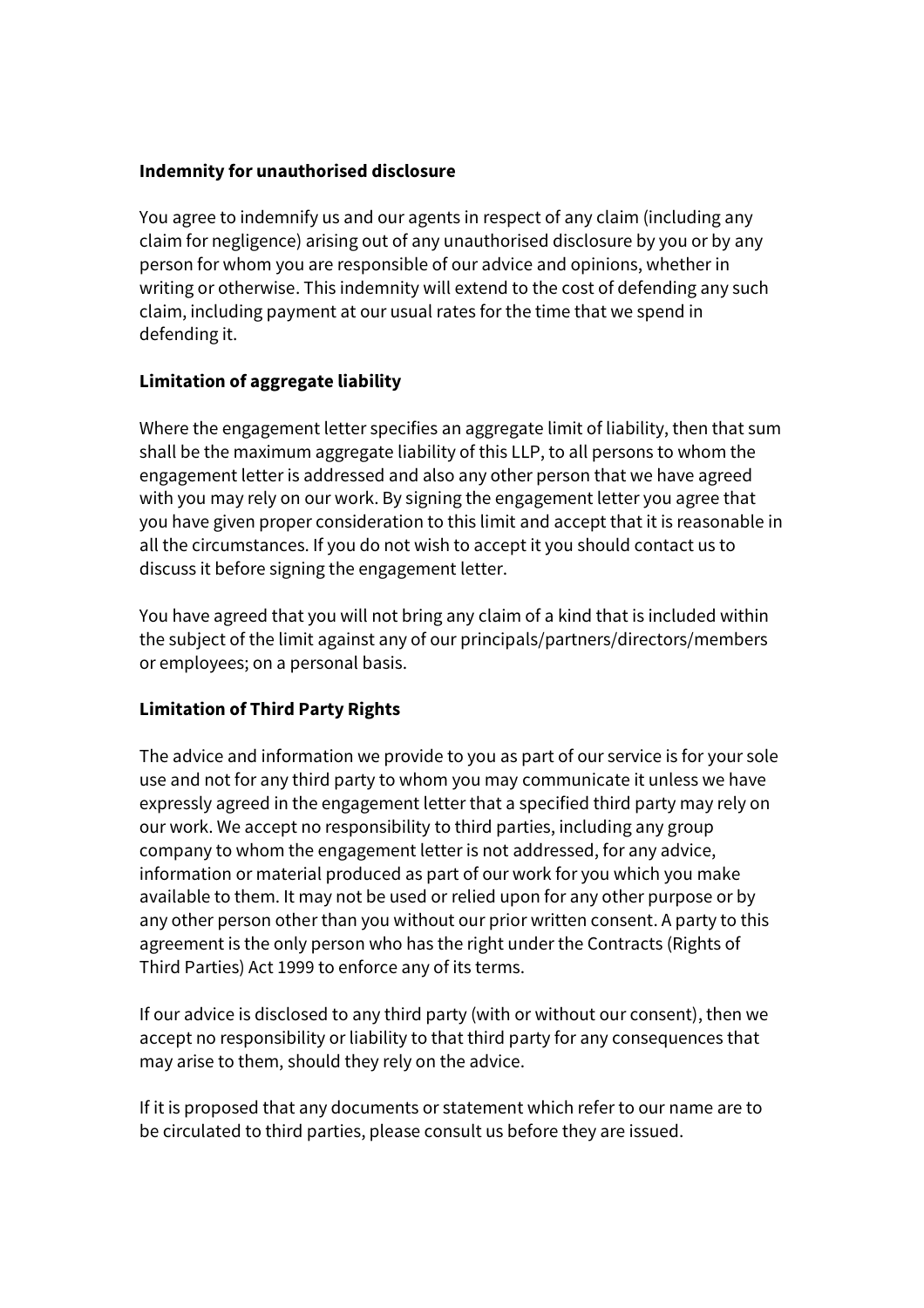In accordance with the Proceeds of Crime Act, The Terrorism Act, Money Laundering Regulations 2017 and The Money Laundering, Terrorist Financing and Transfer of Funds (Information on the Payer) Regulations 2017 you agree to waive your right to confidentiality to the extent of any report made, document provided or information disclosed to the National Crime Agency (NCA).

You also acknowledge that we are required to report directly to the NCA without prior reference to you or your representatives if during the course of undertaking any assignment the person undertaking the role of Money Laundering Reporting Officer becomes suspicious of money laundering.

As with other professional services firms, we are required to have appropriate riskbased policies and procedures for assessing and managing money laundering risks: this applies at the start of any business relationship and through the lifetime of the relationship. This includes undertaking appropriate customer due diligence. We may request from you, and retain, such information and documentation as we require for these purposes and/or make searches of appropriate databases. If we are not able to obtain satisfactory evidence of your identity, we will not be able to proceed with the engagement.

Copies of such records created as part of the client due diligence process, including any non-engagement documents relating to the client relationship and ongoing monitoring of it, will be retained by us for a period of five years after we cease to act for the business unless we are required to retain them under statutory obligation, or to retain them for legal proceedings, or you consented to the retention in which case the records will be retained for not more than 10 years.

## **Notification**

We shall not be treated as having notice, for the purposes of our responsibilities, of information provided to members of our firm other than those engaged on the specific assignment (for example, information provided in connection with accounting, taxation and other services).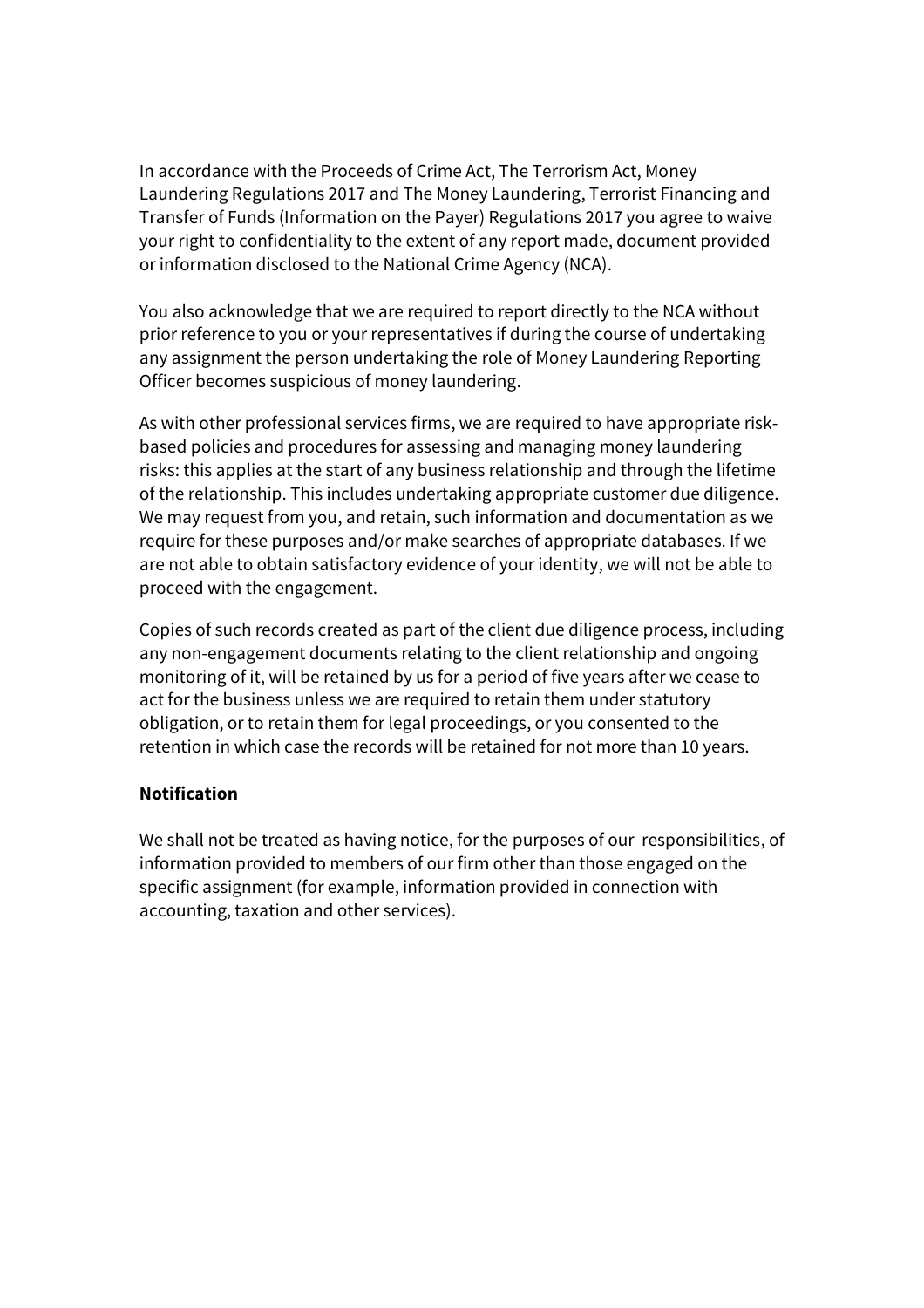### **Period of engagement and termination**

Unless otherwise agreed in the engagement covering letter our work will begin when we receive your implicit or explicit acceptance of that letter. Except as stated in that letter we will not be responsible for periods before that date.

Each of us may terminate this agreement by giving not less than 21 days' notice in writing to the other party except where you fail to cooperate with us or we have reason to believe that you have provided us or HMRC with misleading information,

in which case we may terminate this agreement immediately. Termination will be without prejudice to any rights that may have accrued to either of us prior to termination.

In the event of termination of this contract, we will endeavour to agree with you the arrangements for the completion of work in progress at that time, unless we are required for legal or regulatory reasons to cease work immediately. In that event, we shall not be required to carry out further work and shall not be responsible or liable for any consequences arising from termination.

If you engage us for a one-off piece of work (for example advice on a one-off transaction or preparation of a tax return for one year only) the engagement ceases as soon as that work is completed. The date of completion of the work is taken to be the termination date and we owe you no duties and we will not undertake further work beyond that date.

Where recurring work is provided (for example ongoing compliance work such as the completion of annual tax returns) the engagement ceases on the relevant date in relation to the termination as set out above. Unless immediate termination applies, in practice this means that the relevant termination date is:

- 21 days after the date of notice of termination; or
- a later agreed date

We owe you no duties beyond the date of termination and will not undertake any further work.

# **Professional rules and statutory obligations**

We will observe and act in accordance with the by-laws, regulations and ethical guidelines of the Association of Chartered Certified Accountants (ACCA) and will accept instructions to act for you on this basis.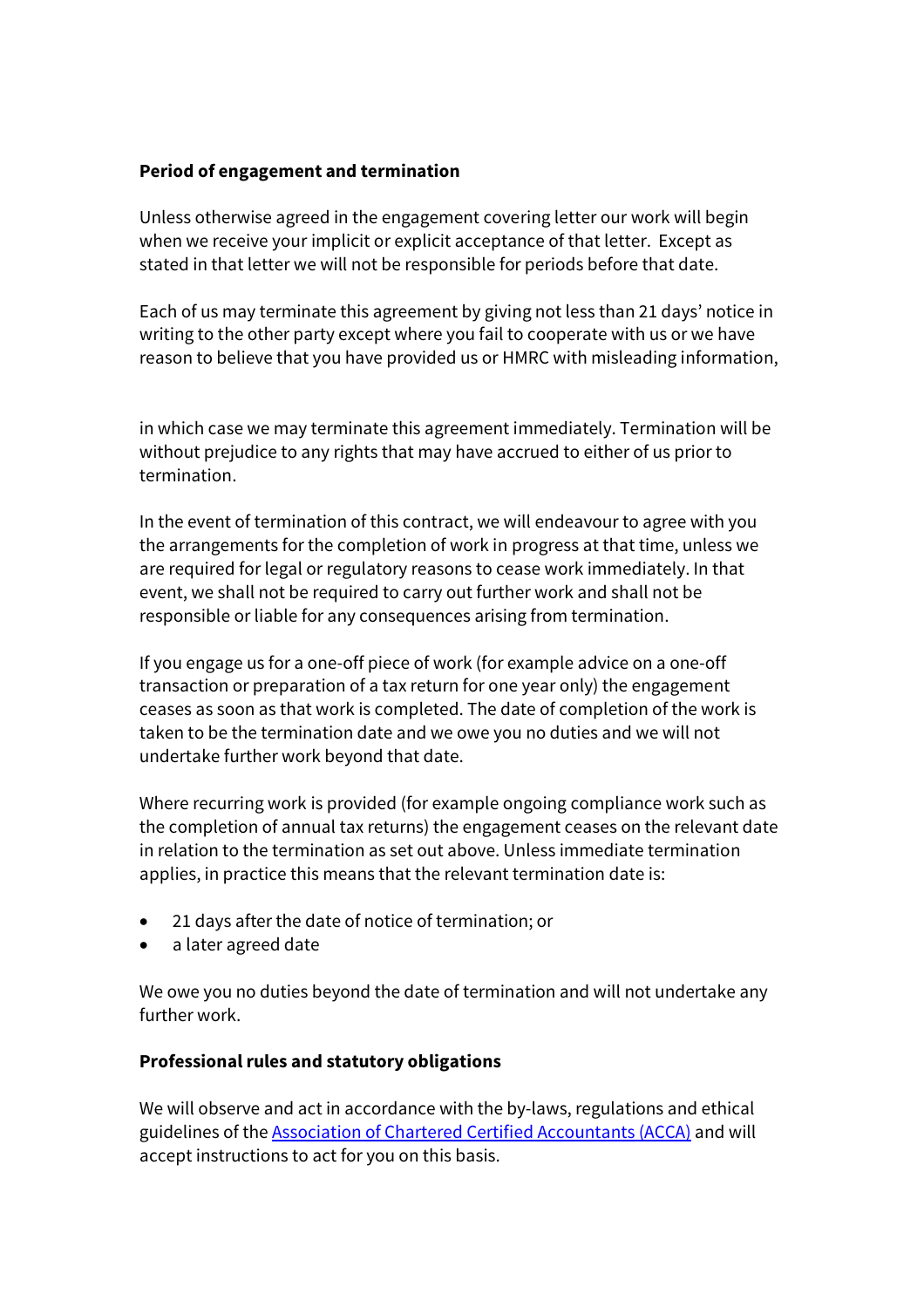You are responsible for bringing to our attention any errors, omissions or inaccuracies in your returns that you become aware of after the returns have been submitted in order that we may assist you to make a voluntary disclosure.

In particular, you give us the authority to correct errors made by HMRC where we become aware of them. In addition, we will not undertake tax planning which breaches professional conduct in relation to taxation. We will therefore comply with the general anti-abuse rule and the targeted anti-avoidance rule. We will not be liable for any loss, damage or cost arising from our compliance with statutory or regulatory obligations. You can see copies of these requirements at our offices.

The requirements are also available online at www.accaglobal.com/en.html.

The implications of professional body membership as it relates to GDPR are set out in the privacy notice, which should be read alongside these standard terms and conditions of business.

# **Provision of Services Regulations 2009**

In accordance with our professional body rules we are required to hold professional indemnity insurance. Details about the insurer and coverage can be supplied on request.

# **Quality of service**

We aim to provide a high quality of service at all times. If you would like to discuss with us how our service could be improved or if you are dissatisfied with the service that you are receiving please let us know by contacting Senior Partner Philip Gambrill FCCA.

We undertake to look into any complaint carefully and promptly and to do all we can to explain the position to you. If we do not answer your complaint to your satisfaction you may take up the matter with the Association of Chartered Certified Accountants. This should be done promptly and in any event no later than 6 months after exhausting our procedures.

Should ACCA consider a complaint appropriate for conciliation, it is competent to offer alternative dispute resolution through its Conciliation Service. ACCA's website address is www.accaglobal.com. Please note that, under the Alternative Dispute Resolution for Consumer Disputes (Competent Authorities and Information) conciliation process we are not obliged to submit to ACCA's conciliation process.

# **Reliance on advice**

We will endeavour to record all advice on important matters in writing. Advice given orally is not intended to be relied upon unless confirmed in writing.